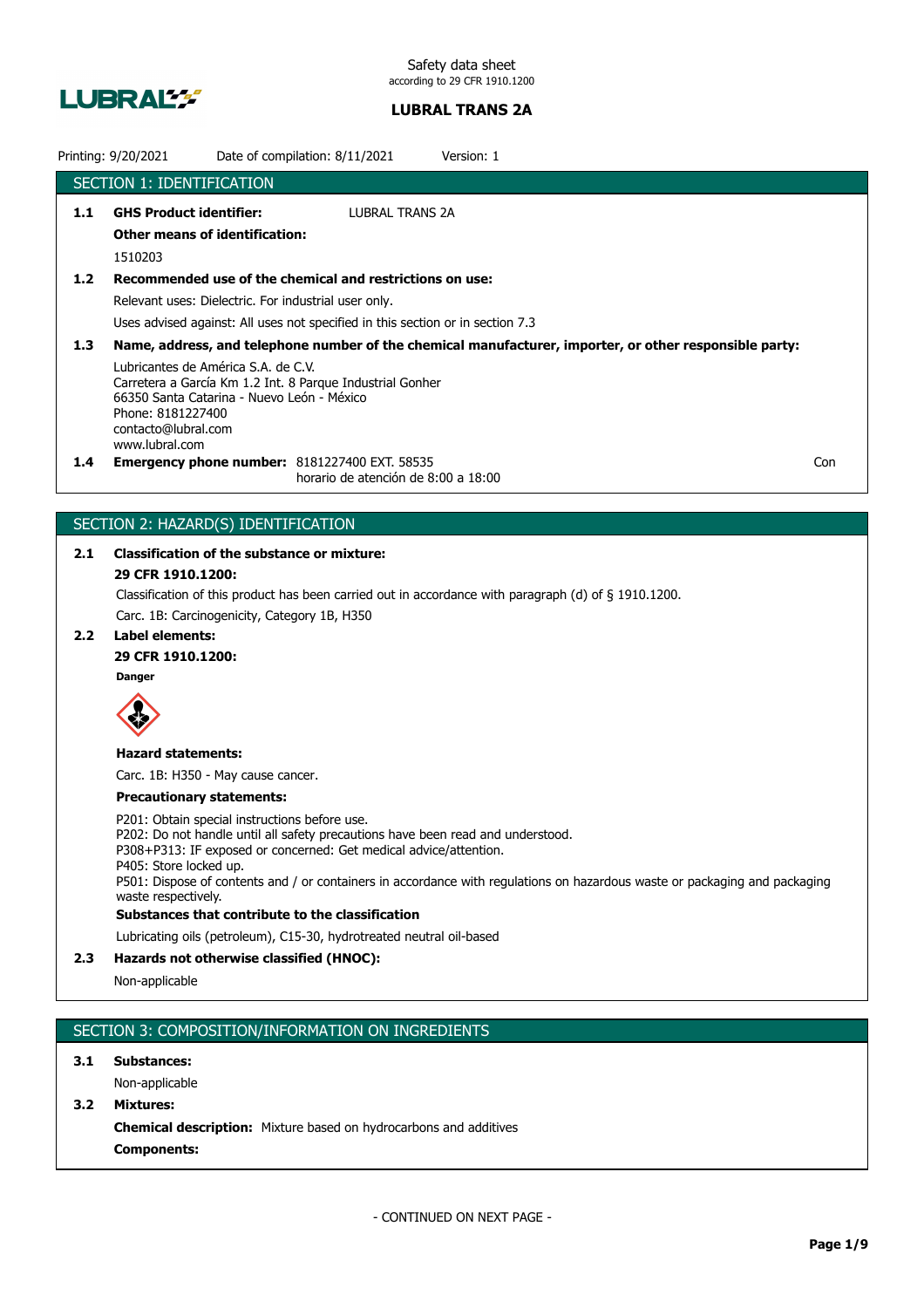

## Printing: 9/20/2021 Date of compilation: 8/11/2021 Version: 1

## SECTION 3: COMPOSITION/INFORMATION ON INGREDIENTS (continued)

Remaining components are non-hazardous and/or present at amounts below reportable limits. The specific chemical identity and/or exact percentage (concentration) of composition has been withheld as a trade secret in accordance with paragraph (i) of §1910.1200.Therefore, in accordance with Appendix D to § 1910.1200, the product contains:

|                                                                                            | <b>Identification</b> | Chemical name/Classification                                         |            |
|--------------------------------------------------------------------------------------------|-----------------------|----------------------------------------------------------------------|------------|
| CAS:                                                                                       | 72623-86-0            | Lubricating oils (petroleum), C15-30, hydrotreated neutral oil-based |            |
|                                                                                            |                       | Carc. 1B: H350 - Danger                                              | $25 - 50%$ |
| To obtain more information on the bazards of the substances consult sections 11, 12 and 16 |                       |                                                                      |            |

To obtain more information on the hazards of the substances consult sections 11, 12 and 16.

## SECTION 4: FIRST-AID MEASURES

#### **4.1 Description of necessary measures:**

The symptoms resulting from intoxication can appear after exposure, therefore, in case of doubt, seek medical attention for direct exposure to the chemical product or persistent discomfort, showing the SDS of this product.

## **By inhalation:**

This product does not contain substances classified as hazardous for inhalation, however, in case of symptoms of intoxication remove the person affected from the exposure area and provide with fresh air. Seek medical attention if the symptoms get worse or persist.

#### **By skin contact:**

In case of contact it is recommended to clean the affected area thoroughly with water and neutral soap. In case of modifications on the skin (stinging, redness, rashes, blisters,…), seek medical advice with this Safety data Sheet

## **By eye contact:**

This product does not contain substances classified as hazardous for eye contact. Rinse eyes thoroughly for at least 15 minutes with lukewarm water, ensuring that the person affected does not rub or close their eyes.

## **By ingestion/aspiration:**

In case of consumption, seek immediate medical assistance showing the SDS of this product.

## **4.2 Most important symptoms/effects, acute and delayed:**

Acute and delayed effects are indicated in sections 2 and 11.

#### **4.3 Indication of immediate medical attention and special treatment needed, if necessary:**

Non-applicable

# SECTION 5: FIRE-FIGHTING MEASURES

#### **5.1 Suitable (and unsuitable) extinguishing media:**

#### **Suitable extinguishing media:**

Product is non-flammable under normal conditions of storage, handling and use. In the case of combustion as a result of improper handling, storage or use preferably use polyvalent powder extinguishers (ABC powder), in accordance with the Regulation on fire protection systems.

## **Unsuitable extinguishing media:**

Non-applicable

#### **5.2 Specific hazards arising from the chemical:**

As a result of combustion or thermal decomposition reactive sub-products are created that can become highly toxic and, consequently, can present a serious health risk.

#### **5.3 Special protective equipment and precautions for fire-fighters:**

Depending on the magnitude of the fire it may be necessary to use full protective clothing and individual respiratory equipment. Minimum emergency facilities and equipment should be available (fire blankets, portable first aid kit,...) **Additional provisions:**

As in any fire, prevent human exposure to fire, smoke, fumes or products of combustion. Only properly trained personnel should be involved in firefighting. Evacuate nonessential personnel from the fire area. Destroy any source of ignition. In case of fire, refrigerate the storage containers and tanks for products susceptible to inflammation. Avoid spillage of the products used to extinguish the fire into an aqueous medium.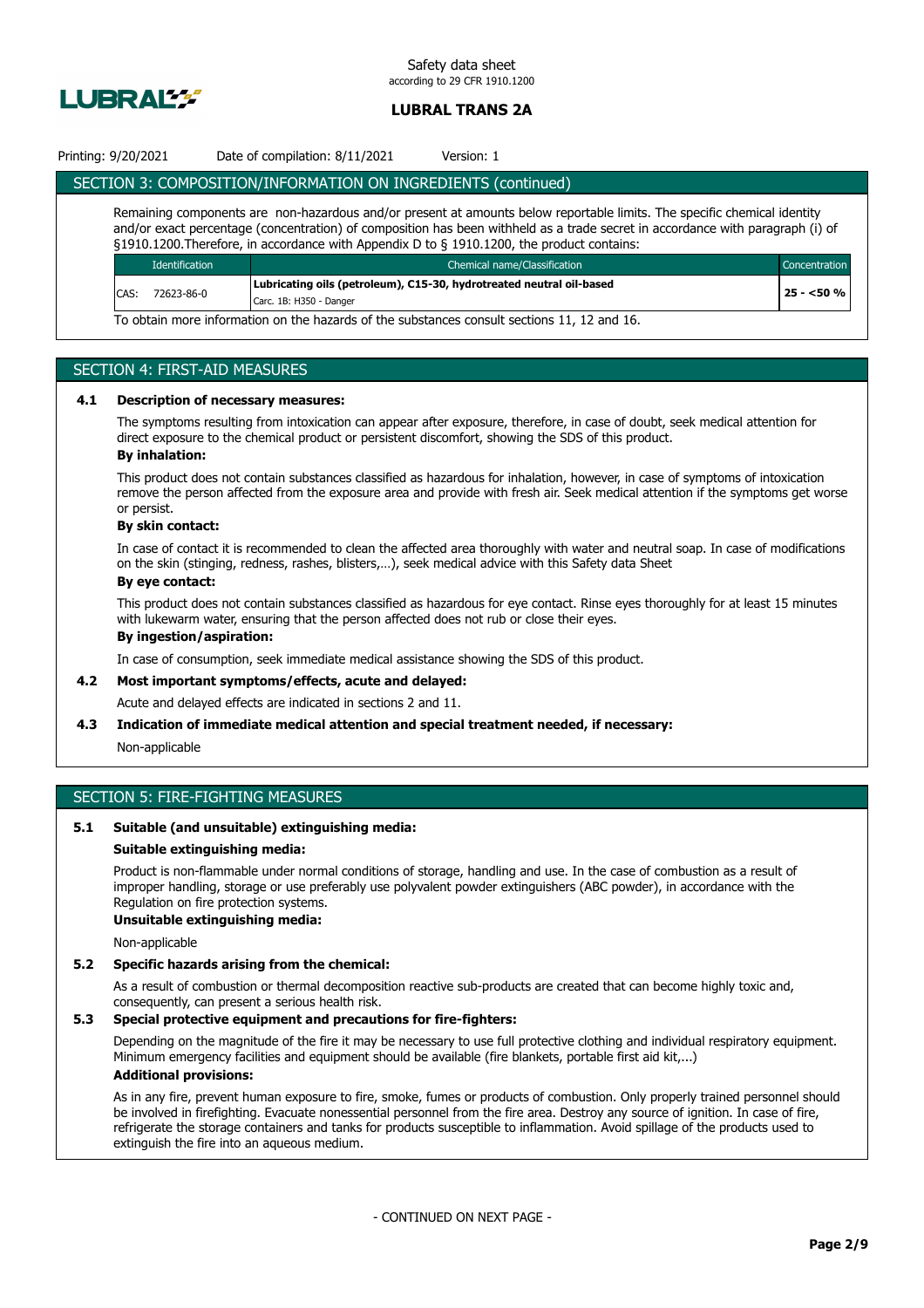

## Printing: 9/20/2021 Date of compilation: 8/11/2021 Version: 1

## SECTION 6: ACCIDENTAL RELEASE MEASURES

## **6.1 Personal precautions, protective equipment and emergency procedures:**

#### **For non-emergency personnel:**

Isolate leaks provided that there is no additional risk for the people performing this task. Personal protection equipment must be used against potential contact with the spilt product (See section 8). Evacuate the area and keep out those who do not have protection.

#### **For emergency responders:**

See section 8.

#### **6.2 Environmental precautions:**

This product is not classified as hazardous to the environment. Keep product away from drains, surface and underground water.

#### **6.3 Methods and materials for containment and cleaning up:**

## It is recommended:

Absorb the spillage using sand or inert absorbent and move it to a safe place. Do not absorb in sawdust or other combustible absorbents. For any concern related to disposal consult section 13.

## **6.4 Reference to other sections:**

See sections 8 and 13.

## SECTION 7: HANDLING AND STORAGE

#### **7.1 Precautions for safe handling:**

A.- Precautions for safe manipulation

Comply with the current standards 29 CFR 1910 Occupational Safety and Health Standards. Keep containers hermetically sealed. Control spills and residues, destroying them with safe methods (section 6). Avoid leakages from the container. Maintain order and cleanliness where dangerous products are used.

B.- Technical recommendations for the prevention of fires and explosions

Product is non-flammable under normal conditions of storage, manipulation and use. It is recommended to transfer at slow speeds to avoid the generation of electrostatic charges that can affect flammable products. Consult section 10 for information on conditions and materials that should be avoided.

C.- Technical recommendations to prevent ergonomic and toxicological risks

Do not eat or drink during the process, washing hands afterwards with suitable cleaning products.

D.- Technical recommendations to prevent environmental risks

It is recommended to have absorbent material available at close proximity to the product (See subsection 6.3)

## **7.2 Conditions for safe storage, including any incompatibilities:**

- A.- Technical measures for storage
	- Store in a cool, dry, well-ventilated location
- B.- General conditions for storage

Avoid sources of heat, radiation, static electricity and contact with food. For additional information see subsection 10.5

#### **7.3 Specific end use(s):**

Except for the instructions already specified it is not necessary to provide any special recommendation regarding the uses of this product.

## SECTION 8: EXPOSURE CONTROLS/PERSONAL PROTECTION

#### **8.1 Control parameters:**

Substances whose occupational exposure limits have to be monitored in the workplace:

There are no occupational exposure limits for the substances contained in the product

## **8.2 Appropriate engineering controls:**

A.- Individual protection measures, such as personal protective equipment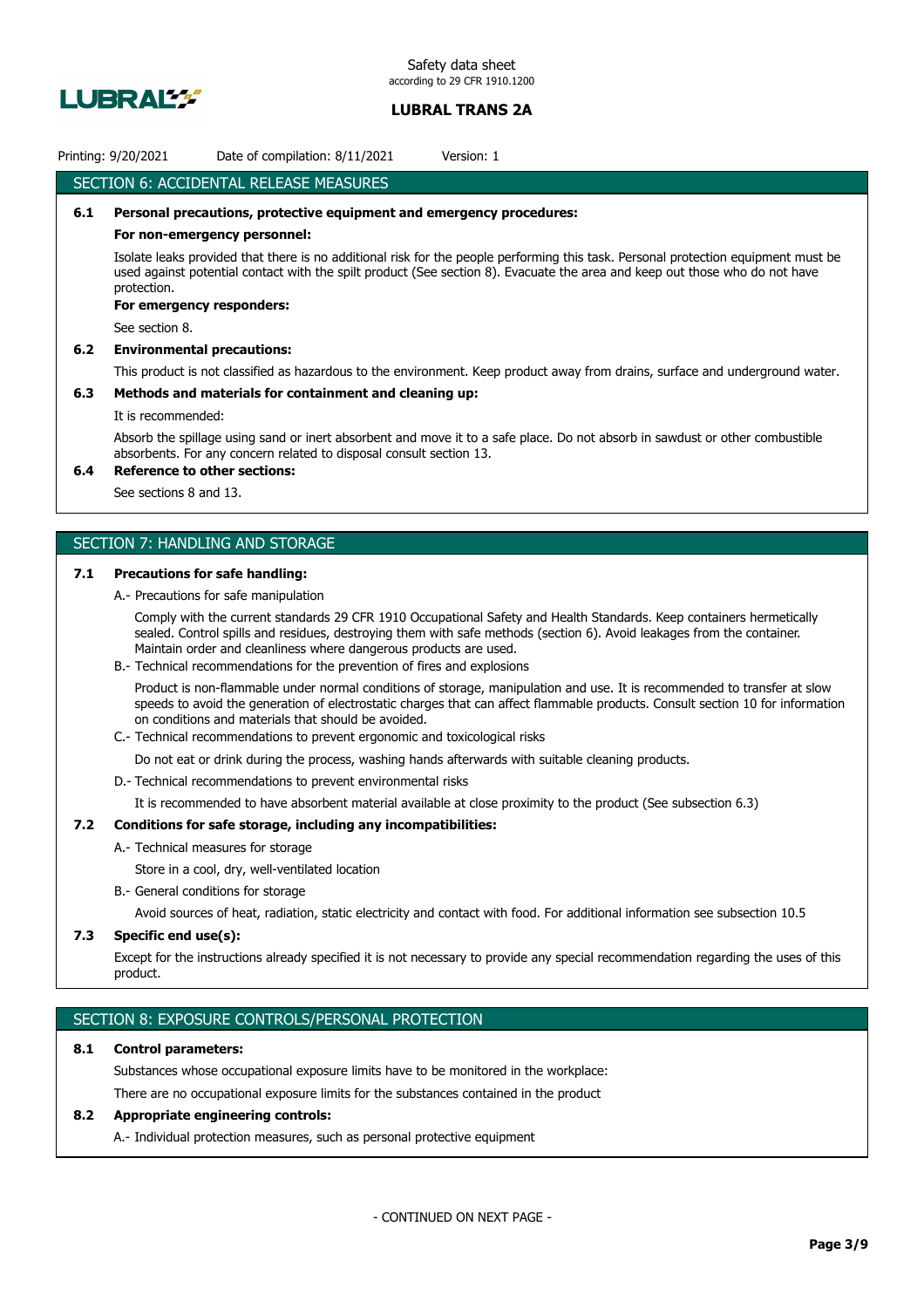

| Printing: 9/20/2021                                                                                                                                                                                                                                                                                                                                                                                                                                                                                                                                                                                                                                                                                                                                                                                                          | Date of compilation: 8/11/2021                                                                                                | Version: 1              |                                                                                                                                                                                                                                                                                                             |  |
|------------------------------------------------------------------------------------------------------------------------------------------------------------------------------------------------------------------------------------------------------------------------------------------------------------------------------------------------------------------------------------------------------------------------------------------------------------------------------------------------------------------------------------------------------------------------------------------------------------------------------------------------------------------------------------------------------------------------------------------------------------------------------------------------------------------------------|-------------------------------------------------------------------------------------------------------------------------------|-------------------------|-------------------------------------------------------------------------------------------------------------------------------------------------------------------------------------------------------------------------------------------------------------------------------------------------------------|--|
|                                                                                                                                                                                                                                                                                                                                                                                                                                                                                                                                                                                                                                                                                                                                                                                                                              | SECTION 8: EXPOSURE CONTROLS/PERSONAL PROTECTION (continued)                                                                  |                         |                                                                                                                                                                                                                                                                                                             |  |
| As a preventative measure it is recommended to use basic Personal Protection Equipment. For more information on Personal<br>Protection Equipment (storage, use, cleaning, maintenance, class of protection,) consult the information leaflet provided by<br>the manufacturer. For more information see subsection 7.1. All information contained herein is a recommendation, the<br>information on clothing performance must be combined with professional judgment, and a clear understanding of the clothing<br>application, to provide the best protection to the worker. All chemical protective clothing use must be based on a hazard<br>assessment to determine the risks for exposure to chemicals and other hazards. Conduct hazard assessments in accordance<br>with 29 CFR 1910.132.<br>B. Respiratory protection |                                                                                                                               |                         |                                                                                                                                                                                                                                                                                                             |  |
| Pictogram                                                                                                                                                                                                                                                                                                                                                                                                                                                                                                                                                                                                                                                                                                                                                                                                                    | <b>PPE</b>                                                                                                                    |                         | Remarks                                                                                                                                                                                                                                                                                                     |  |
| Mandatory<br>respiratory tract<br>protection                                                                                                                                                                                                                                                                                                                                                                                                                                                                                                                                                                                                                                                                                                                                                                                 | Filter mask for gases and vapours                                                                                             |                         | Replace when there is a taste or smell of the contaminant inside the face mask. If<br>the contaminant comes with warnings it is recommended to use isolation<br>equipment. Use respirator in accordance with manufacturer's use limitations and<br>OSHA standard 1910.134 (29CFR)                           |  |
| C.- Specific protection for the hands                                                                                                                                                                                                                                                                                                                                                                                                                                                                                                                                                                                                                                                                                                                                                                                        |                                                                                                                               |                         |                                                                                                                                                                                                                                                                                                             |  |
| Pictogram                                                                                                                                                                                                                                                                                                                                                                                                                                                                                                                                                                                                                                                                                                                                                                                                                    | <b>PPE</b>                                                                                                                    |                         | Remarks                                                                                                                                                                                                                                                                                                     |  |
| Mandatory hand<br>protection                                                                                                                                                                                                                                                                                                                                                                                                                                                                                                                                                                                                                                                                                                                                                                                                 | NON-disposable chemical protective gloves                                                                                     |                         | The Breakthrough Time indicated by the manufacturer must exceed the period<br>during which the product is being used. Do not use protective creams after the<br>product has come into contact with skin. Use gloves in accordance with<br>manufacturer's use limitations and OSHA standard 1910.138 (29CFR) |  |
|                                                                                                                                                                                                                                                                                                                                                                                                                                                                                                                                                                                                                                                                                                                                                                                                                              | As the product is a mixture of several substances, the resistance of the glove material can not be calculated in advance with |                         |                                                                                                                                                                                                                                                                                                             |  |
| D.- Ocular and facial protection                                                                                                                                                                                                                                                                                                                                                                                                                                                                                                                                                                                                                                                                                                                                                                                             | total reliability and has therefore to be checked prior to the application.                                                   |                         |                                                                                                                                                                                                                                                                                                             |  |
| Pictogram                                                                                                                                                                                                                                                                                                                                                                                                                                                                                                                                                                                                                                                                                                                                                                                                                    | <b>PPE</b>                                                                                                                    |                         | Remarks                                                                                                                                                                                                                                                                                                     |  |
| Mandatory face                                                                                                                                                                                                                                                                                                                                                                                                                                                                                                                                                                                                                                                                                                                                                                                                               | Face shield                                                                                                                   |                         | Clean daily and disinfect periodically according to the manufacturer's instructions.<br>Use if there is a risk of splashing. Use this PPE in accordance with manufacturer's<br>use limitations and OSHA standard 1910.133 (29CFR)                                                                           |  |
| E.- Bodily protection                                                                                                                                                                                                                                                                                                                                                                                                                                                                                                                                                                                                                                                                                                                                                                                                        | protection                                                                                                                    |                         |                                                                                                                                                                                                                                                                                                             |  |
| Pictogram                                                                                                                                                                                                                                                                                                                                                                                                                                                                                                                                                                                                                                                                                                                                                                                                                    | <b>PPE</b>                                                                                                                    |                         | Remarks                                                                                                                                                                                                                                                                                                     |  |
| Mandatory complete<br>body protection                                                                                                                                                                                                                                                                                                                                                                                                                                                                                                                                                                                                                                                                                                                                                                                        | Disposable clothing for protection against<br>chemical risks                                                                  |                         | For professional use only. Clean periodically according to the manufacturer's<br>instructions.                                                                                                                                                                                                              |  |
| Mandatory foot<br>protection                                                                                                                                                                                                                                                                                                                                                                                                                                                                                                                                                                                                                                                                                                                                                                                                 | Safety footwear for protection against chemical<br>risk                                                                       |                         | Replace boots at any sign of deterioration. Use foot protection in accordance with<br>manufacturer's use limitations and OSHA standard 1910.136 (29CFR)                                                                                                                                                     |  |
| F.- Additional emergency measures                                                                                                                                                                                                                                                                                                                                                                                                                                                                                                                                                                                                                                                                                                                                                                                            |                                                                                                                               |                         |                                                                                                                                                                                                                                                                                                             |  |
| Emergency measure                                                                                                                                                                                                                                                                                                                                                                                                                                                                                                                                                                                                                                                                                                                                                                                                            | <b>Standards</b>                                                                                                              | Emergency measure       | <b>Standards</b>                                                                                                                                                                                                                                                                                            |  |
| Emergency shower                                                                                                                                                                                                                                                                                                                                                                                                                                                                                                                                                                                                                                                                                                                                                                                                             | ANSI Z358-1<br>ISO 3864-1:2011, ISO 3864-4:2011                                                                               | ထ -<br>Eyewash stations | DIN 12 899<br>ISO 3864-1:2011, ISO 3864-4:2011                                                                                                                                                                                                                                                              |  |
| <b>Environmental exposure controls:</b><br>In accordance with the community legislation for the protection of the environment it is recommended to avoid environmental<br>spillage of both the product and its container. For additional information see subsection 7.1.D<br>National volatile organic compound emission standards (40 CFR Part 59):<br>V.O.C. (Subpart C - Consumer):<br>27.5 % weight                                                                                                                                                                                                                                                                                                                                                                                                                      |                                                                                                                               |                         |                                                                                                                                                                                                                                                                                                             |  |
| V.O.C. (Coatings) at 68 °F:<br>238.82 kg/m <sup>3</sup> (238.82 g/L)                                                                                                                                                                                                                                                                                                                                                                                                                                                                                                                                                                                                                                                                                                                                                         |                                                                                                                               |                         |                                                                                                                                                                                                                                                                                                             |  |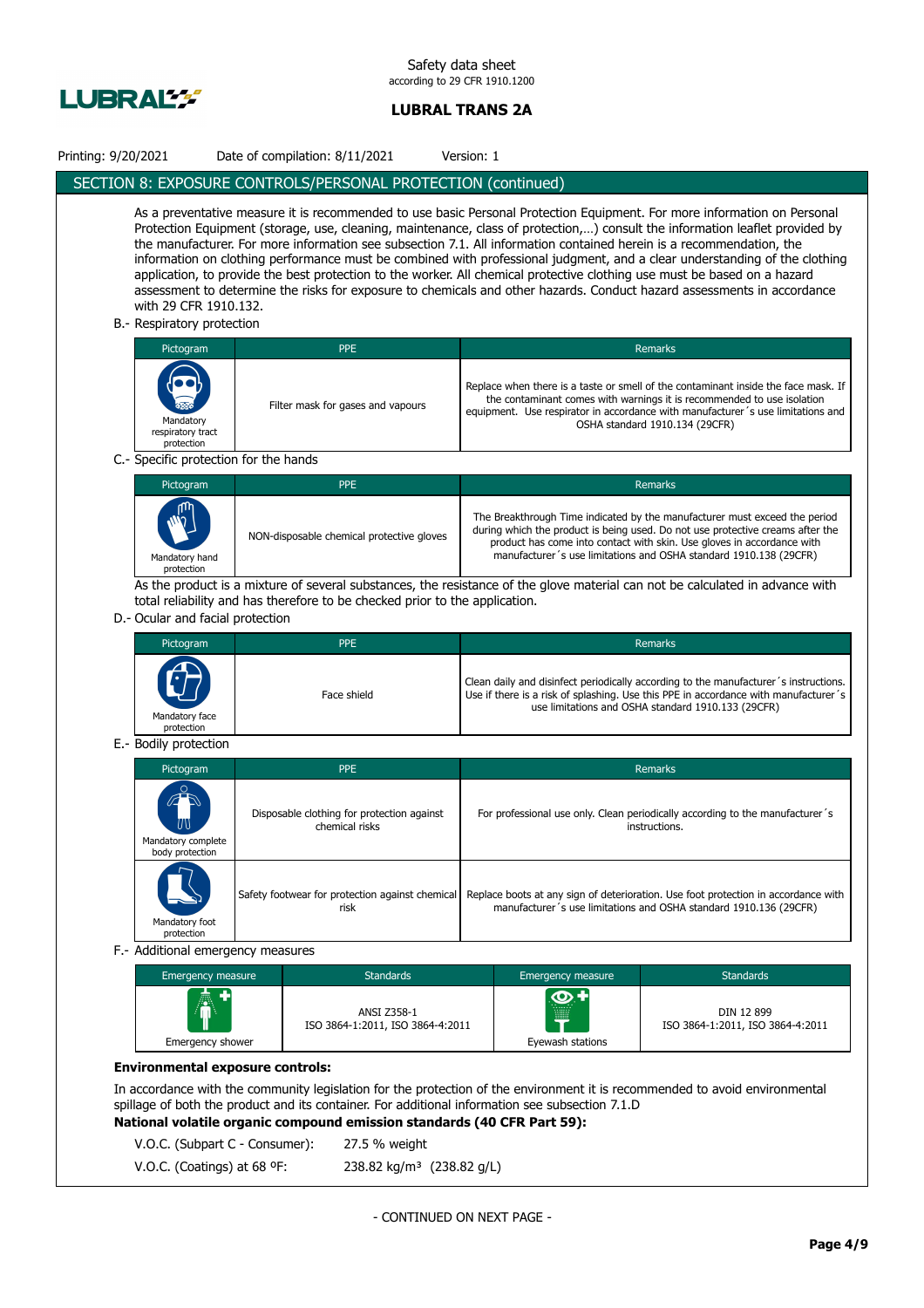

|     | Printing: 9/20/2021                                                                                | Date of compilation: 8/11/2021                      | Version: 1                          |  |
|-----|----------------------------------------------------------------------------------------------------|-----------------------------------------------------|-------------------------------------|--|
|     |                                                                                                    | SECTION 9: PHYSICAL AND CHEMICAL PROPERTIES         |                                     |  |
| 9.1 | Information on basic physical and chemical properties:                                             |                                                     |                                     |  |
|     | For complete information see the product datasheet.                                                |                                                     |                                     |  |
|     | <b>Appearance:</b>                                                                                 |                                                     |                                     |  |
|     | Physical state at 68 °F:                                                                           |                                                     | Liquid                              |  |
|     | Appearance:                                                                                        |                                                     | Not available                       |  |
|     | Color:                                                                                             |                                                     | Not available                       |  |
|     | Odor:                                                                                              |                                                     | Not available                       |  |
|     | Odour threshold:                                                                                   |                                                     | Non-applicable *                    |  |
|     | <b>Volatility:</b>                                                                                 |                                                     |                                     |  |
|     |                                                                                                    | Boiling point at atmospheric pressure:              | Non-applicable *                    |  |
|     | Vapour pressure at 68 °F:                                                                          |                                                     | Non-applicable *                    |  |
|     | Vapour pressure at 122 °F:                                                                         |                                                     | Non-applicable *                    |  |
|     | Evaporation rate at 68 °F:                                                                         |                                                     | Non-applicable *                    |  |
|     | <b>Product description:</b>                                                                        |                                                     |                                     |  |
|     | Density at 68 °F:                                                                                  |                                                     | 880 kg/m <sup>3</sup> (ASTM D1298)  |  |
|     | Relative density at 68 °F:                                                                         |                                                     | 0.88                                |  |
|     | Dynamic viscosity at 68 °F:                                                                        |                                                     | Non-applicable *                    |  |
|     | Kinematic viscosity at 68 °F:                                                                      |                                                     | Non-applicable *                    |  |
|     | Kinematic viscosity at 104 °F:                                                                     |                                                     | 8.2 mm <sup>2</sup> /s (ASTM D-445) |  |
|     | Kinematic viscosity at 212 °F:                                                                     |                                                     | 2 mm <sup>2</sup> /s (ASTM D-445)   |  |
|     | Concentration:                                                                                     |                                                     | Non-applicable *                    |  |
|     | pH:                                                                                                |                                                     | Non-applicable *                    |  |
|     | Vapour density at 68 °F:                                                                           |                                                     | Non-applicable *                    |  |
|     |                                                                                                    | Partition coefficient n-octanol/water 68 °F:        | Non-applicable *                    |  |
|     | Solubility in water at 68 °F:                                                                      |                                                     | Non-applicable *                    |  |
|     | Solubility properties:                                                                             |                                                     | Non-applicable *                    |  |
|     | Decomposition temperature:                                                                         |                                                     | Non-applicable *                    |  |
|     | Melting point/freezing point:                                                                      |                                                     | Non-applicable *                    |  |
|     | <b>Flammability:</b>                                                                               |                                                     |                                     |  |
|     | Flash Point:                                                                                       |                                                     | 293 ºF (ASTM D-92)                  |  |
|     | Flammability (solid, gas):                                                                         |                                                     | Non-applicable *                    |  |
|     | Autoignition temperature:                                                                          |                                                     | Non-applicable *                    |  |
|     | Lower flammability limit:                                                                          |                                                     | Non-applicable *                    |  |
|     | Upper flammability limit:<br><b>Particle characteristics:</b>                                      |                                                     | Non-applicable *                    |  |
|     |                                                                                                    |                                                     |                                     |  |
| 9.2 | Median equivalent diameter:<br><b>Other information:</b>                                           |                                                     | Non-applicable                      |  |
|     |                                                                                                    | Information with regard to physical hazard classes: |                                     |  |
|     | Explosive properties:                                                                              |                                                     | Non-applicable *                    |  |
|     | Oxidising properties:                                                                              |                                                     | Non-applicable *                    |  |
|     | Corrosive to metals:                                                                               |                                                     | Non-applicable *                    |  |
|     | Heat of combustion:                                                                                |                                                     | Non-applicable *                    |  |
|     |                                                                                                    | Aerosols-total percentage (by mass) of flammable    | Non-applicable *                    |  |
|     | components:                                                                                        |                                                     |                                     |  |
|     | <b>Other safety characteristics:</b>                                                               |                                                     |                                     |  |
|     | *Not relevant due to the nature of the product, not providing information property of its hazards. |                                                     |                                     |  |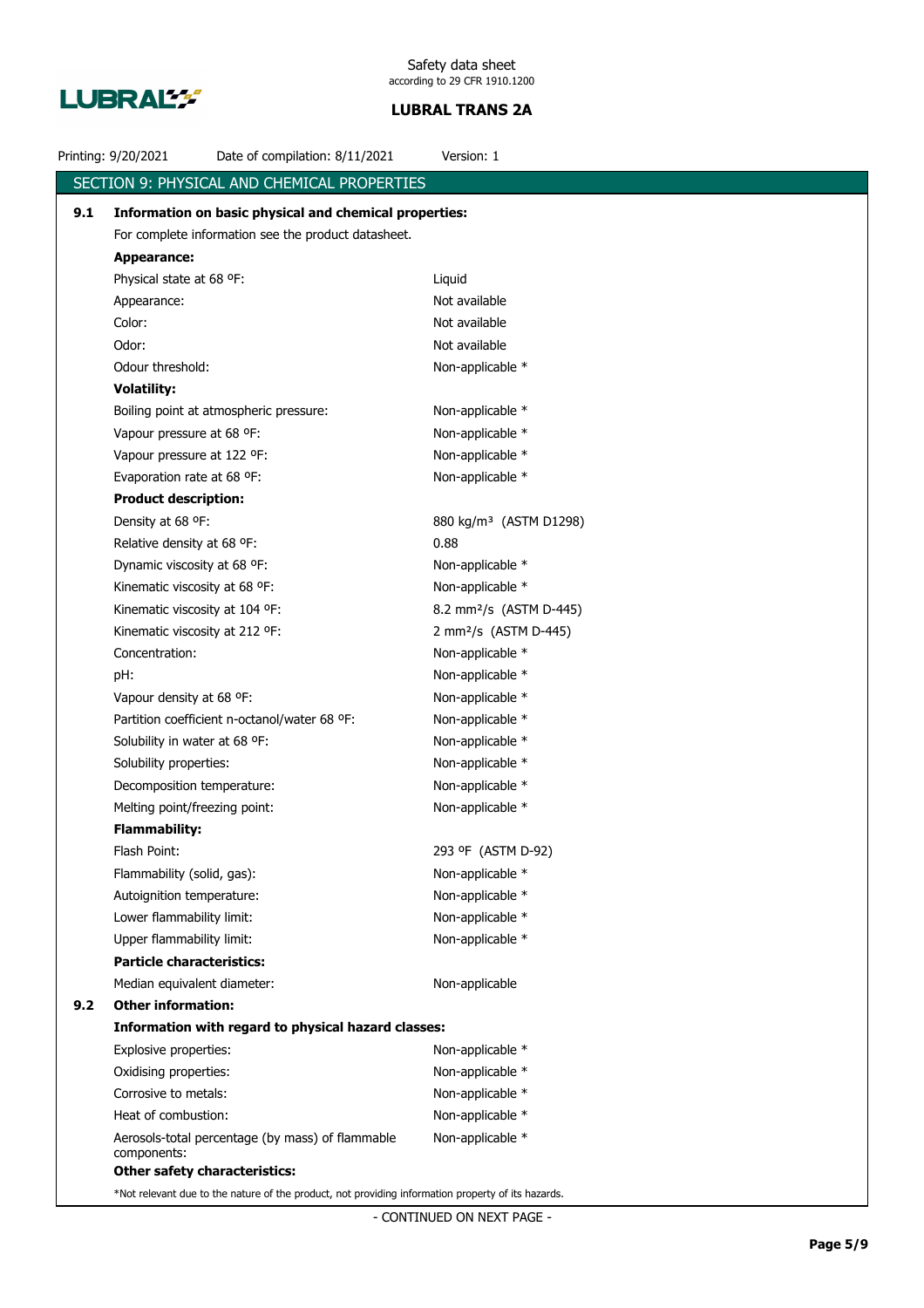

| Printing: 9/20/2021                            | Date of compilation: 8/11/2021                          | Version: 1                           |  |
|------------------------------------------------|---------------------------------------------------------|--------------------------------------|--|
|                                                | SECTION 9: PHYSICAL AND CHEMICAL PROPERTIES (continued) |                                      |  |
| Surface tension at 68 °F:<br>Refraction index: |                                                         | Non-applicable *<br>Non-applicable * |  |

# \*Not relevant due to the nature of the product, not providing information property of its hazards.

## SECTION 10: STABILITY AND REACTIVITY

## **10.1 Reactivity:**

No hazardous reactions are expected because the product is stable under recommended storage conditions. See section 7.

#### **10.2 Chemical stability:**

Chemically stable under the conditions of storage, handling and use.

## **10.3 Possibility of hazardous reactions:**

Under the specified conditions, hazardous reactions that lead to excessive temperatures or pressure are not expected.

## **10.4 Conditions to avoid:**

Applicable for handling and storage at room temperature:

| Shock and friction | Contact with air | Thcrease in temperature | Sunliaht       | <b>Humidity</b> |  |
|--------------------|------------------|-------------------------|----------------|-----------------|--|
| Not applicable     | Not applicable   | Not applicable          | Not applicable | Not applicable  |  |
|                    |                  |                         |                |                 |  |

## **10.5 Incompatible materials:**

| Acids              | Water          | Oxidising materials | Combustible materials | Others                                          |
|--------------------|----------------|---------------------|-----------------------|-------------------------------------------------|
| Avoid strong acids | Not applicable | Not applicable      | Not applicable        | strong bases<br>Avoid<br>l alkalis or<br>$\sim$ |

#### **10.6 Hazardous decomposition products:**

See subsection 10.3, 10.4 and 10.5 to find out the specific decomposition products. Depending on the decomposition conditions, complex mixtures of chemical substances can be released: carbon dioxide (CO2), carbon monoxide and other organic compounds.

## SECTION 11: TOXICOLOGICAL INFORMATION

#### **11.1 Information on toxicological effects:**

The experimental information related to the toxicological properties of the product itself is not available

#### **Dangerous health implications:**

In case of exposure that is repetitive, prolonged or at concentrations higher than recommended by the occupational exposure limits, it may result in adverse effects on health depending on the means of exposure:

- A- Ingestion (acute effect):
	- Acute toxicity : Based on available data, the classification criteria are not met, as it does not contain substances classified as dangerous for consumption. For more information see section 3.
	- Corrosivity/Irritability: Based on available data, the classification criteria are not met, as it does not contain substances classified as dangerous for this effect. For more information see section 3.
- B- Inhalation (acute effect):
	- Acute toxicity : Based on available data, the classification criteria are not met, as it does not contain substances classified as dangerous for inhalation. For more information see section 3.
	- Corrosivity/Irritability: Based on available data, the classification criteria are not met, as it does not contain substances classified as dangerous for this effect. For more information see section 3.
- C- Contact with the skin and the eyes (acute effect):
	- Contact with the skin: Based on available data, the classification criteria are not met, as it does not contain substances classified as dangerous for skin contact. For more information see section 3. Contact with the eyes: Based on available data, the classification criteria are not met, as it does not contain substances classified as dangerous for this effect. For more information see section 3.
- D- CMR effects (carcinogenicity, mutagenicity and toxicity to reproduction):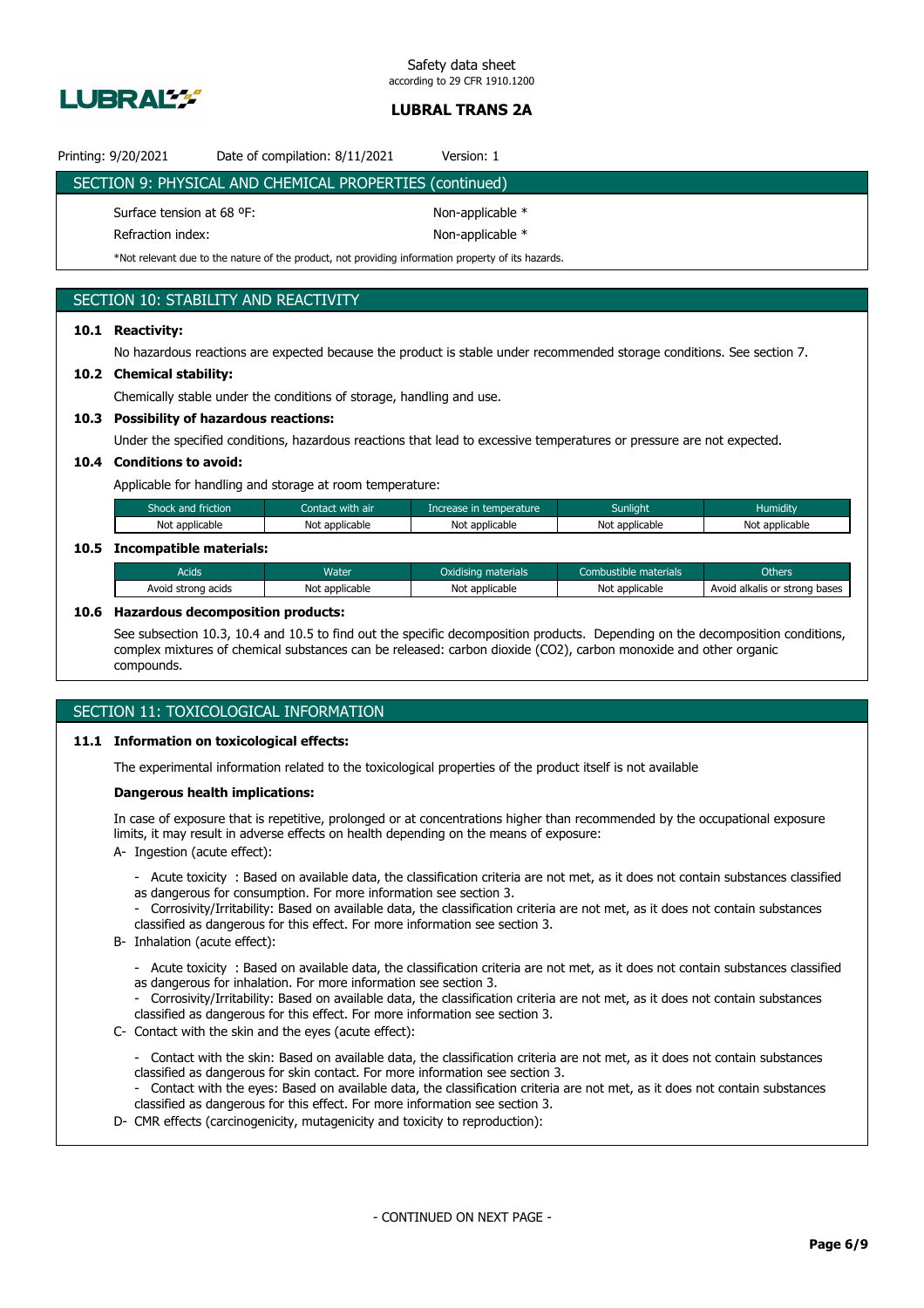

| Printing: 9/20/2021                   | Date of compilation: 8/11/2021                                                                                                                                                                                                              | Version: 1                                                                                                                                                                                                                                                                                                                                                                                                                                                                                                                                                                                                                                                           |
|---------------------------------------|---------------------------------------------------------------------------------------------------------------------------------------------------------------------------------------------------------------------------------------------|----------------------------------------------------------------------------------------------------------------------------------------------------------------------------------------------------------------------------------------------------------------------------------------------------------------------------------------------------------------------------------------------------------------------------------------------------------------------------------------------------------------------------------------------------------------------------------------------------------------------------------------------------------------------|
|                                       | SECTION 11: TOXICOLOGICAL INFORMATION (continued)                                                                                                                                                                                           |                                                                                                                                                                                                                                                                                                                                                                                                                                                                                                                                                                                                                                                                      |
| section 2.<br>E- Sensitizing effects: | % IP 346 (3); 2,6-di-tert-butyl-p-cresol (3); Solvent naphtha (petroleum), heavy arom (3)<br>dangerous for this effect. For more information see section 3.<br>classified as dangerous for this effect. For more information see section 3. | - Carcinogenicity: Exposure to this product can cause cancer. For more specific information on the possible health effects see<br>IARC: Distillates (petroleum), hydrotreated light naphthenic, < 3 % IP 346, > 20,5 cSt @ 40°C (3); Distillates (petroleum),<br>hydrotreated light paraffinic, < 3% DMSO (> 20.5 cSt 40°C) (3); Distillates (petroleum), solvent-dewaxed light paraffinic, < 3<br>- Mutagenicity: Based on available data, the classification criteria are not met, as it does not contain substances classified as<br>- Reproductive toxicity: Based on available data, the classification criteria are not met, as it does not contain substances |
| $\blacksquare$                        | dangerous with sensitising effects. For more information see section 3.<br>dangerous for this effect. For more information see section 3.<br>F- Specific target organ toxicity (STOT) - single exposure:                                    | Respiratory: Based on available data, the classification criteria are not met, as it does not contain substances classified as<br>- Cutaneous: Based on available data, the classification criteria are not met, as it does not contain substances classified as<br>Based on available data, the classification criteria are not met, as it does not contain substances classified as dangerous for                                                                                                                                                                                                                                                                  |
|                                       | this effect. For more information see section 3.<br>G- Specific target organ toxicity (STOT)-repeated exposure:                                                                                                                             |                                                                                                                                                                                                                                                                                                                                                                                                                                                                                                                                                                                                                                                                      |
| H- Aspiration hazard:                 | dangerous for this effect. For more information see section 3.                                                                                                                                                                              | Specific target organ toxicity (STOT)-repeated exposure: Based on available data, the classification criteria are not met, as<br>it does not contain substances classified as dangerous for this effect. For more information see section 3.<br>- Skin: Based on available data, the classification criteria are not met, as it does not contain substances classified as                                                                                                                                                                                                                                                                                            |
|                                       | this effect. For more information see section 3.                                                                                                                                                                                            | Based on available data, the classification criteria are not met, as it does not contain substances classified as dangerous for                                                                                                                                                                                                                                                                                                                                                                                                                                                                                                                                      |
| <b>Other information:</b>             |                                                                                                                                                                                                                                             |                                                                                                                                                                                                                                                                                                                                                                                                                                                                                                                                                                                                                                                                      |
| Non-applicable                        |                                                                                                                                                                                                                                             |                                                                                                                                                                                                                                                                                                                                                                                                                                                                                                                                                                                                                                                                      |
|                                       | Specific toxicology information on the substances:                                                                                                                                                                                          |                                                                                                                                                                                                                                                                                                                                                                                                                                                                                                                                                                                                                                                                      |
| Not available                         |                                                                                                                                                                                                                                             |                                                                                                                                                                                                                                                                                                                                                                                                                                                                                                                                                                                                                                                                      |

# SECTION 12: ECOLOGICAL INFORMATION

The experimental information related to the eco-toxicological properties of the product itself is not available

**12.1 Ecotoxicity (aquatic and terrestrial, where available):**

Not available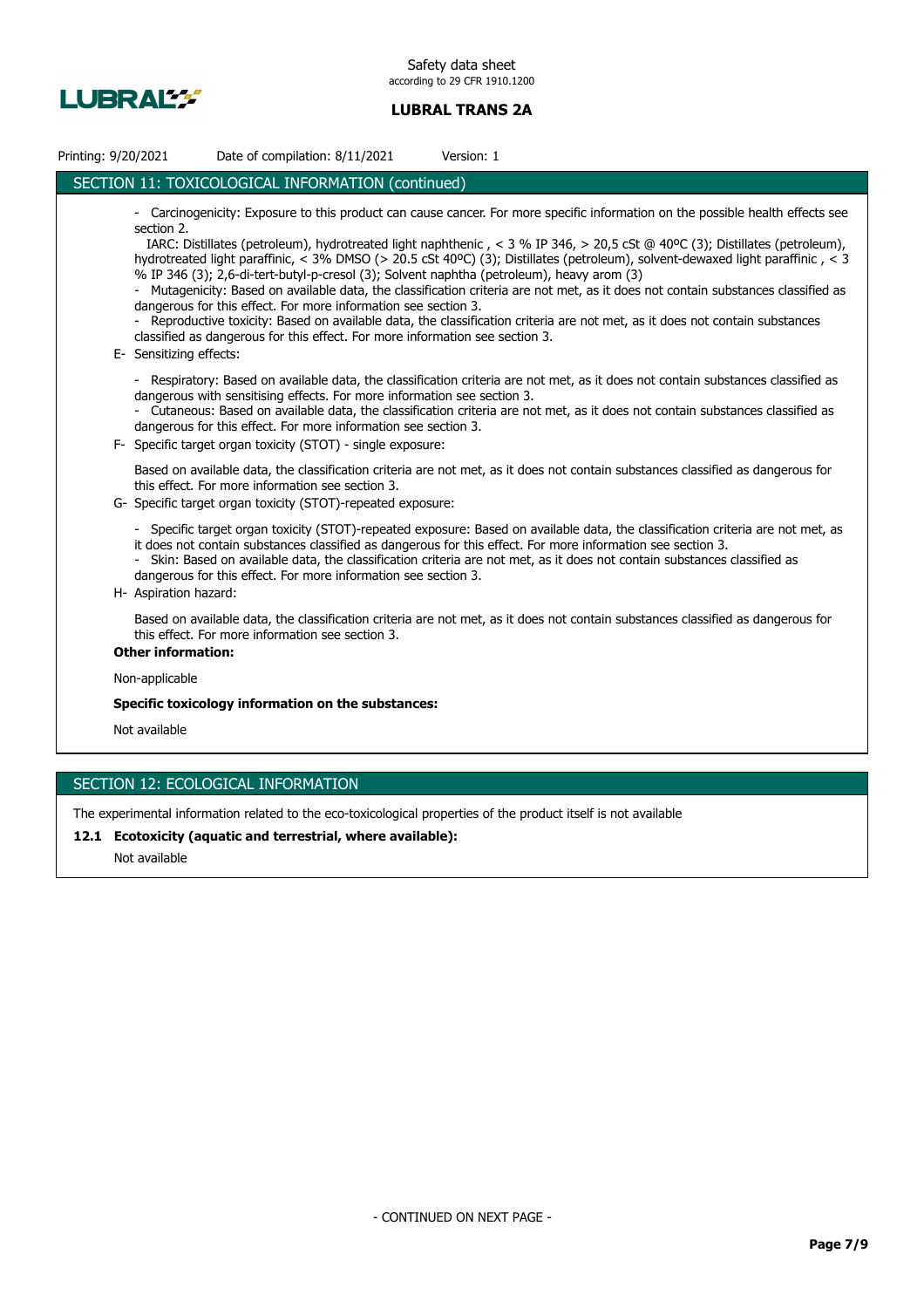

# Printing: 9/20/2021 Date of compilation: 8/11/2021 Version: 1

|      | SECTION 12: ECOLOGICAL INFORMATION (continued) |
|------|------------------------------------------------|
|      | 12.2 Persistence and degradability:            |
|      | Not available                                  |
|      | 12.3 Bioaccumulative potential:                |
|      | Not available                                  |
|      | 12.4 Mobility in soil:                         |
|      | Not available                                  |
| 12.5 | <b>Results of PBT and vPvB assessment:</b>     |
|      | Non-applicable                                 |
|      | 12.6 Other adverse effects:                    |
|      | Not described                                  |
|      |                                                |

# SECTION 13: DISPOSAL CONSIDERATIONS

## **13.1 Disposal methods:**

## **Waste management (disposal and evaluation):**

Consult the authorized waste service manager on the assessment and disposal operations. In case the container has been in direct contact with the product, it will be processed the same way as the actual product. Otherwise, it will be processed as nondangerous residue. We do not recommended disposal down the drain. See epigraph 6.2.

## **Regulations related to waste management:**

Legislation related to waste management:

40 CFR Part 261- IDENTIFICATION AND LISTING OF HAZARDOUS WASTE

# SECTION 14: TRANSPORT INFORMATION

This product is not regulated for transport.

# SECTION 15: REGULATORY INFORMATION

## **15.1 Safety, health and environmental regulations specific for the product in question:**

SARA Title III - Toxic Chemical Release Inventory Reporting (Section 313): Non-applicable California Proposition 65 (the Safe Drinking Water and Toxic Enforcement Act of 1986): Non-applicable The Toxic Substances Control Act (TSCA) : Lubricating oils (petroleum), C15-30, hydrotreated neutral oil-based Massachusetts RTK - Substance List: Non-applicable New Jersey Worker and Community Right-to-Know Act: Non-applicable New York RTK - Substance list: Non-applicable Pennsylvania Worker and Community Right-to-Know Law: Non-applicable CANADA-Domestic Substances List (DSL): Lubricating oils (petroleum), C15-30, hydrotreated neutral oil-based CANADA-Non-Domestic Substances List (NDSL): Non-applicable NTP (National Toxicology Program): Non-applicable Minnesota - Hazardous substances ERTK: Non-applicable Rhode Island - Hazardous substances RTK: Non-applicable OSHA Specifically Regulated Substances (29 CFR 1910.1001-1096): Non-applicable Hazardous Air Pollutants (Clean Air Act): Non-applicable Hazardous substances release notification under CERCLA sections 102-103 (40 CFR Part 302): Non-applicable **Specific provisions in terms of protecting people or the environment:** It is recommended to use the information included in this safety data sheet as data used in a risk evaluation of the local circumstances in order to establish the necessary risk prevention measures for the manipulation, use, storage and disposal of this product.

## **Other legislation:**

Take into consideration other applicable federal, state, and local laws and local regulations.